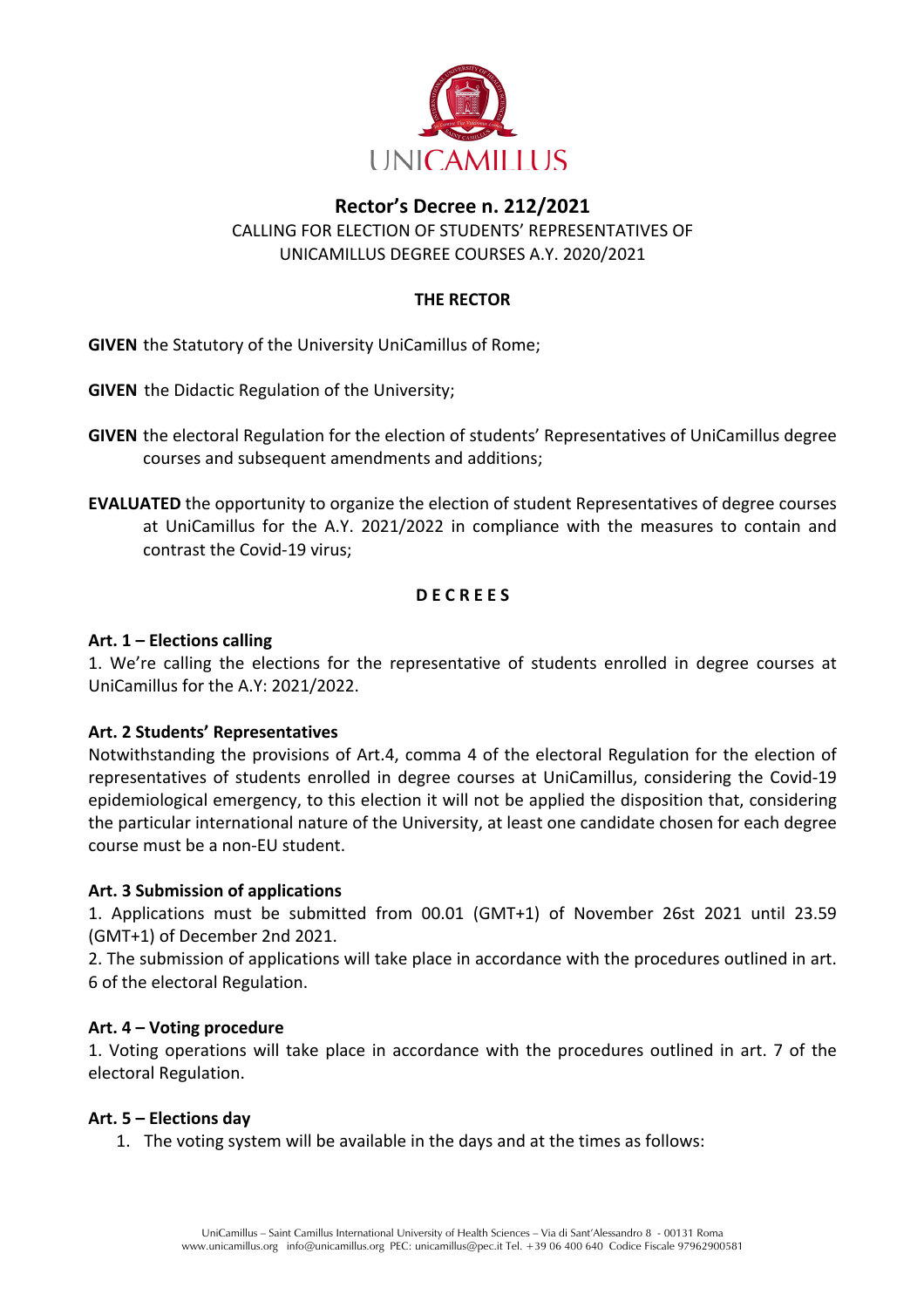

## • **Degree Course in Human Nutrition Sciences**

- Ballot opening: h00:01 (GMT+1) of Friday December 3rd 2021
- Ballot closure: h23.59 (GMT+1) of Saturday December 4th 2021;
- **Degree Course in Dentistry and Dental Prosthetics Enrolled in a.y.2021/2022**
	- Ballot opening: h00:01 (GMT+1) of Monday December 6th 2021
	- Ballot closure: h23.59 (GMT+1) of Tuesday December 7th 2021;
- **Degree Course in Medicine and Surgery Enrolled in a.y.2021/2022**
	- Ballot opening: h00:01 (GMT+1) of Wednesday December 8th 2021
	- Ballot closure: h23.59 (GMT+1) of Thursday December 9th 2021;

## • **Degree Course in Midwifery Enrolled in a.y.2021/2022**

- Ballot opening: h00:01 (GMT+1) of Friday December 10th 2021

- Ballot closure: h23.59 (GMT+1) of Saturday December 11th 2021;

### • **Degree Course in Nursing Enrolled in a.y.2021/2022**

- Ballot opening: h00:01 (GMT+1) of Monday December 13th 2021
- Ballot closure: h23.59 (GMT+1) of Tuesday December 14th 2021;

# • **Degree Course in Physiotherapy Enrolled in a.y.2021/2022**

- Ballot opening: h00:01 (GMT+1) of Wednesday December 15th 2021
- Ballot closure: h23.59 (GMT+1) of Thursday December 16th 2021;

## • **Degree Course in Laboratory Biomedical Techniques Enrolled in a.y.2021/2022**

- Ballot opening: h00:01 (GMT+1) of Friday December 17th 2021
- Ballot closure: h23.59 (GMT+1) of Saturday December 18th 2021;
- **Degree Course in Radiology, Diagnostic Imaging and Radiotherapy Techniques Enrolled in a.y.2021/2022**
	- Ballot opening: h00:01 (GMT+1) of Monday December 20th 2021
	- Ballot closure: h23.59 (GMT+1) of Thuesday December 21th 2021;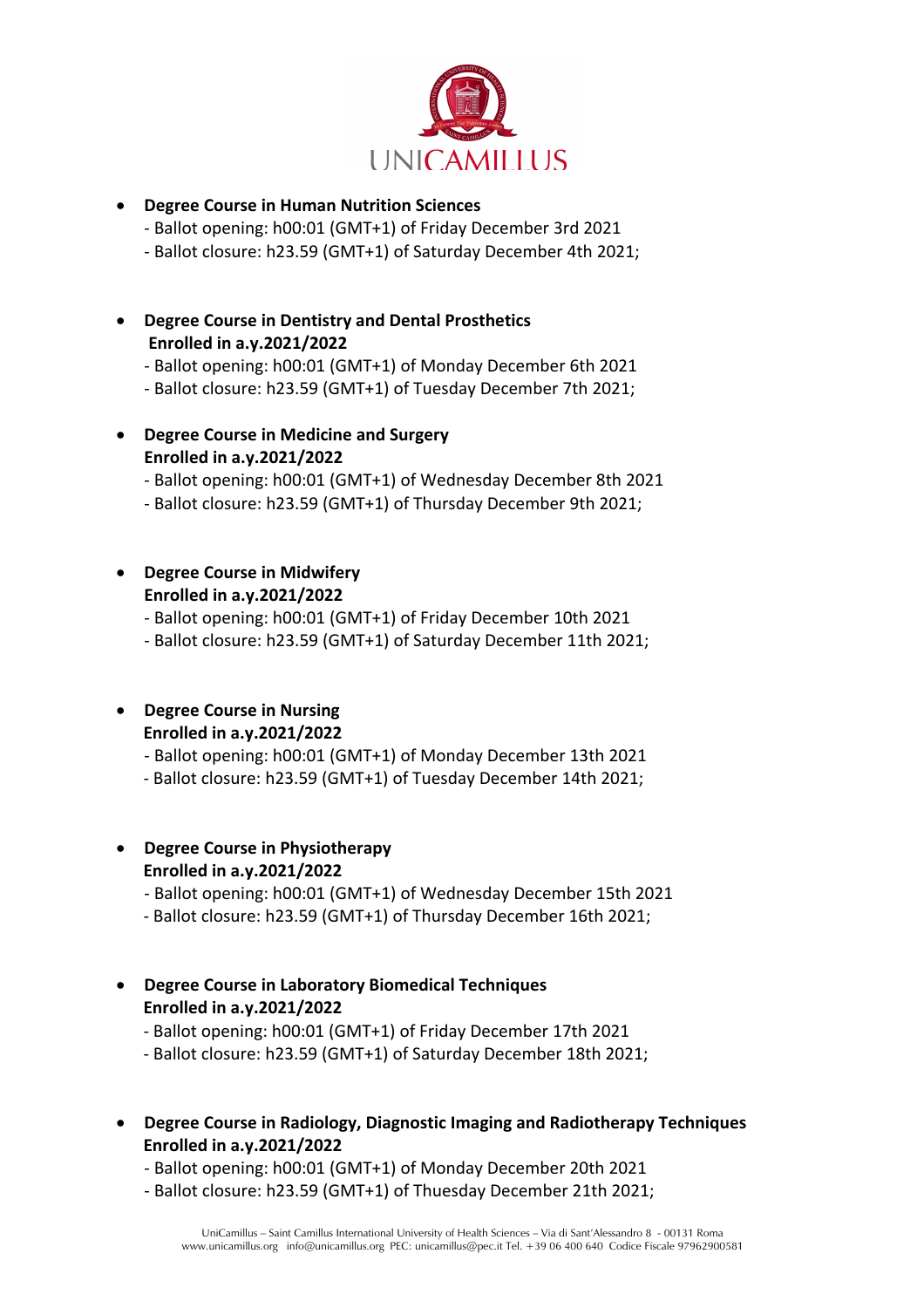

2. After the deadline, the online system will be shut down and it will not let the completion of the voting procedure to whom may be connected.

### **Art. 6 Electronical scrutiny operations**

- 1. The Electoral Committee, once ascertained the number of voters and the regularity of voting operations, will start the scrutiny operations as follows:
- **Degree Course in Human Nutrition Sciences Enrolled in a.y.2021/2022** - Start of scrutiny operations: h10.00 (GMT+1) of Monday December 6th 2021
- **Degree Course in Dentistry and Dental Prosthetics Enrolled in a.y. 2021/2022**

- Start of scrutiny operations: h10.00 (GMT+1) of Thursday December 9th 2021

- **Degree Course in Medicine and Surgery Enrolled in a.y. 2021/2022** - Start of scrutiny operations: h10.00 (GMT+1) of Friday December 10th 2021
- **Degree Course in Midwifery Enrolled in a.y. 2021/2022** - Start of scrutiny operations: h10.00 (GMT+1) of Monday December 13th 2021
- **Degree Course in Nursing Enrolled in a.y. 2021/2022** - Start of scrutiny operations: h10.00 (GMT+1) of Wednesday December 15th 2021
- **Degree Course in Physiotherapy Enrolled in a.y. 2021/2022** - Start of scrutiny operations: h10.00 (GMT+1) of Friday December 17th 2021
- **Degree Course in Biomedical Laboratory Techniques Enrolled in a.y. 2021/2022** - Start of scrutiny operations: h10.00 (GMT+1) of Monday December 20th 2021
- **Degree Course in Radiology, Diagnostic Imaging and Radiotherapy Techniques Enrolled in a.y. 2021/2022**

- Start of scrutiny operations: h15.00 (GMT+1) of Wednesday December 22th 2021

### **Art. 7 Reference to other provisions**

In those matters not regularized by this decree of calling, please refer to the Electoral Regulation for the election of Representatives of students enrolled in Degree courses at UniCamillus.